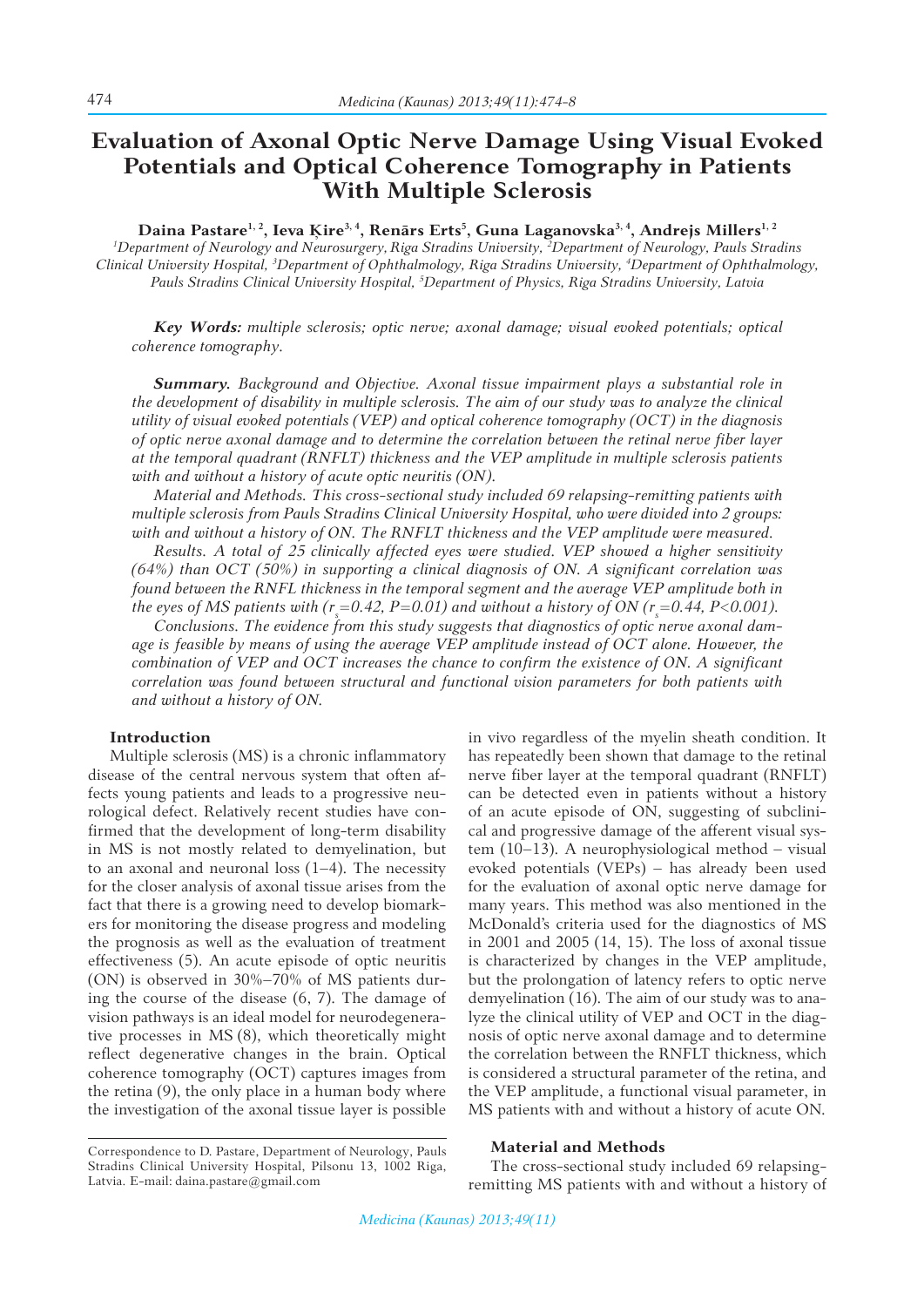ON, recruited from the Multiple Sclerosis Center at Pauls Stradins Clinical University Hospital. A history of ON was documented based on symptoms and clinical signs (17). However, not all patients had a documented episode of ON. The study involved only patients with an episode of ON observed  $\ge 6$ months before examinations. The mean time after an episode of ON was 19.2 months. Patients were not given corticosteroid therapy for at least 30 days before the study, while some patients continued immunomodulatory treatment. Patients suffering from neurological diseases other than MS and ophthalmological or systemic ones that could affect the afferent visual system were not included into the study. MS diagnosis was established by a neurologist according to the McDonald's criteria. A neurological examination with impairment assessed using the Kurtzke Expanded Disability Status Scale (EDSS) was performed. The EDSS is based on data from the neurological examination and patient's ability to walk. Scores range from 0 (indicating no neurologic impairment) to 10 (death due to MS). An experienced ophthalmologist performed a complete ophthalmologic examination: determination of visual acuity, measurement of ocular tension, biomicros copy of the anterior pole, and visual field testing.

All the patients underwent the pattern-reversal VEP stimulation in a dark and quiet room for both eyes by using the RETI-port 21 (Roland Consult, Germany). Subjects were seated at a distance of 100 cm from the monitor screen and had to fix the gaze at the red dot in the center of the screen. Full correction of refraction was performed if necessary. Active and reference gold disc electrodes were placed at Oz and Fz, respectively, according to the international 10–20 system. The monocular stimulation of vision with the black-white video monitor at a frequency of 1.6 Hz was performed, and stimulus patterns were presented on a video screen subtending  $12\times15$  degrees of visual angle with a pattern contrast of 99%. The average potentials were filtered and analyzed by means of repeated (100) stimulations 2 times for each eye. N75/P100 amplitudes were measured. The VEP amplitude was evaluated based on the laboratory-designed reference value, to assume amplitude under 8.2 *μ*V as an abnormal one.

The RNFLT thickness in 6 standard sectors (temporal, temporal upper, temporal lower, nasal, nasal upper, and nasal lower) was measured for all subjects on OCT (Heidelberg Engineering SPEC-TRALIS) using the TruTrack<sup>TM</sup> active eye-tracking system. All the scans were performed by the same experienced ophthalmologist. Poor-quality scans were excluded. The RNFLT thickness in the reference range was represented by the green background. The presence of the defect was determined based on the machine normative database; a red colored quadrant was classified as abnormal.

The patients with MS were divided into 2 groups. The first group included 25 patients with a clinical history of unilateral ON. The second group comprised 44 patients without a history of ON. The control group consisted of 14 age-matched individuals.

Descriptive statistics were used for data presentation and analysis. The chi-square test or the Fisher exact test was used to evaluate qualitative variables. Quantitative variables for both the groups were analyzed using the Student *t* test. Correlation was assessed by the Spearmen correlation. The receiver operating characteristic (ROC) curve and the area under the curve were analyzed. The MedCalc 12.0 software was used to estimate statistically significant differences between the areas under ROC curves. The level of significance was set at  $P<0.05$ .

#### **Results**

The study included 25 eyes affected by ON, 25 contralateral, unaffected eyes of the same group, and 88 eyes of MS patients without a history of ON. The age of the patients ranged from 17 to 65 years. There was no significant age difference comparing the study groups  $(t=1.90, P=0.06)$ . The mean EDSS score of MS patients was 1.94. The disease duration ranged from 0 to 400 months. The clinical and demographic characteristics of the patients included in the study are summarized in Table 1.

Table 2 shows the comparison of the mean VEP amplitude between MS patients with and without a history of ON.

*Table 1.* Clinical and Demographic Characteristics of the Study Population

| Characteristic                            | ON Affected<br>$n = 2.5$ | ON Unaffected<br>$n = 44$ |  |
|-------------------------------------------|--------------------------|---------------------------|--|
| Age, mean (SD), years                     | 39.54 (10.35)            | 38.32 (10.77)             |  |
| Men/women, n                              | 10/15                    | 16/28                     |  |
| Disease duration, mean<br>(range), months | $57.61(0-384)$           | $52.12(0-400)$            |  |
| Months from ON<br>episode, mean (range)   | $19.2(6 - 120)$          | O                         |  |
| EDSS, mode (range)                        | $3.5(0-6)$               | -6)                       |  |
|                                           |                          |                           |  |

EDSS, Expanded Disability Status Scale; ON, optic neuritis.

Table 2. The Mean Visual Evoked Potential Amplitude and Retinal Nerve Fiber Layer Thickness for Eyes Affected and Unaffected by Optic Neuritis

| Parameter                | ON<br>$n = 2.5$  | ON<br>Affected Unaffected P value<br>$n = 88$ |         | Controls<br>$n = 2.8$ |
|--------------------------|------------------|-----------------------------------------------|---------|-----------------------|
| VEP amplitude, µV        | 6.59<br>(4.21)   | 10.32<br>(4.80)                               | < 0.001 | 13.62<br>(4.45)       |
| RNFLT thickness, $\mu$ m | 53.64<br>(15.05) | 62.47<br>(13.92)                              | 0.001   | 72.71<br>(7.71)       |

Values are mean (standard deviation). VEP, visual evoked potential; RNFLT, retinal nerve fiber layer at the temporal quadrant; ON, optic neuritis.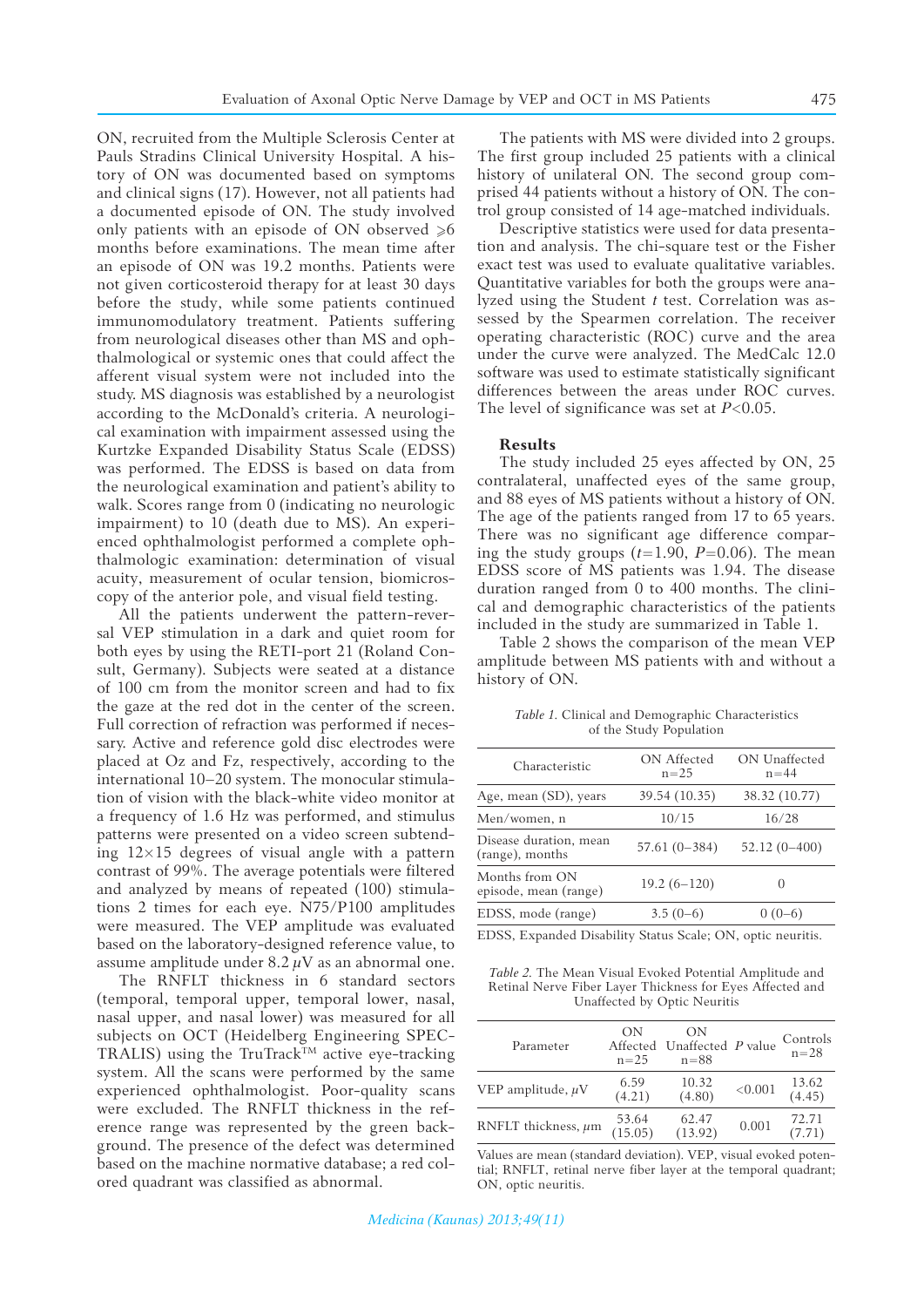A moderate, positive, and significant correlation was found between the RNFLT thickness and the mean VEP amplitude in the MS patients with a history of ON  $(r_s=0.42, P=0.01)$  as well as in the MS patients without a history of ON ( $r<sub>s</sub>=0.44$ ,  $P<0.001$ ). The abovementioned relationships are depicted in Fig. 1. However, no significant correlation was observed in the control group  $(P=0.47)$ .

A separate analysis of the MS patients' population with a history of ON revealed an abnormally reduced RNFLT thickness in 16 ON-affected eyes (64%), while a decrease in the mean VEP amplitude was observed in 18 cases (72%).

Similar results were obtained studying the other ON-unaffected eye of the same patients' population, to assess a subclinical optic nerve involvement. The reduced RNFLT thickness was found in 6 eyes (24%) and the decreased mean VEP amplitude in 11 cases (44%).

By using the combination of both methods in the ON-affected eyes, abnormalities were detected in 13 cases (52%). However, regarding the ON-unaffected eyes, optic nerve damage was documented in 4 eyes (16%).

While seeking for an answer to the question how high the possibility is to make mistakes by using only one method, it turned out that in the ONaffected eyes with a normal mean VEP amplitude, the OCT method identified abnormalities in  $3$  cases (12%), while in case of the normal RNFLT thickness, the average VEP amplitude was reduced in 5 cases (20%). Similarly analyzing the other ON-unaffected eyes, the average VEP amplitude was normal with an abnormal RNFLT thickness in 2 cases (8%), while 7 cases (28%) had a reduced average VEP amplitude with the normal RNFL thickness.

It was observed that between ON history and presence of a reduced VEP amplitude there exists a proportional significant relevance  $(P=0.04)$ , and such relevance was approved also between the history of ON and the presence of the decreased RN-FLT thickness  $(P=0.03)$ .

Referring to the ROC curve analysis and setting the clinical ON signs as the gold standard, the sensitivity and specificity of the VEP amplitude in this case were 64% and 90%, respectively, with the diagnostic accuracy being 74%. Similarly, measuring the RNFLT thickness and setting the ON clinical signs



*Fig. 1.* Correlation between mean visual evoked potential (VEP) amplitudes and retinal nerve fiber layer at the temporal quadrant (RNFLT) thickness



*Fig. 2.* Assessment of suitability of retinal nerve fiber layer at the temporal quadrant (RNFLT) thickness and average visual evoked potential (VEP) amplitude in ON diagnostics using ROC curves

as the gold standard, the corresponding values of OCT were 50%, 100%, and 73%, respectively. The positive predictive value of the RNFLT thickness measured by OCT was greater than that of the VEP amplitude (Table 3).

The ROC curve analysis showed no significant difference  $(P=0.75)$  in the area under the ROC curve comparing the RNFLT thickness (AUC=0.82; 95% CI, 0.70 to 0.93, *P*<0.001) and the mean VEP

|  | Table 3. Comparison of Diagnostic Accuracy |  |
|--|--------------------------------------------|--|
|  |                                            |  |

| Parameter                                        | Sensitivity | Specificity | Accuracy<br>$\frac{0}{0}$ |     | Positive Predictive Value Negative Predicted Value |
|--------------------------------------------------|-------------|-------------|---------------------------|-----|----------------------------------------------------|
| Lowered VEP amplitude<br>Reduced RNFLT thickness | 64<br>50    | 90<br>100   | 71                        | 100 |                                                    |

VEP, visual evoked potential; RNFLT, retinal nerve fiber layer at the temporal quadrant.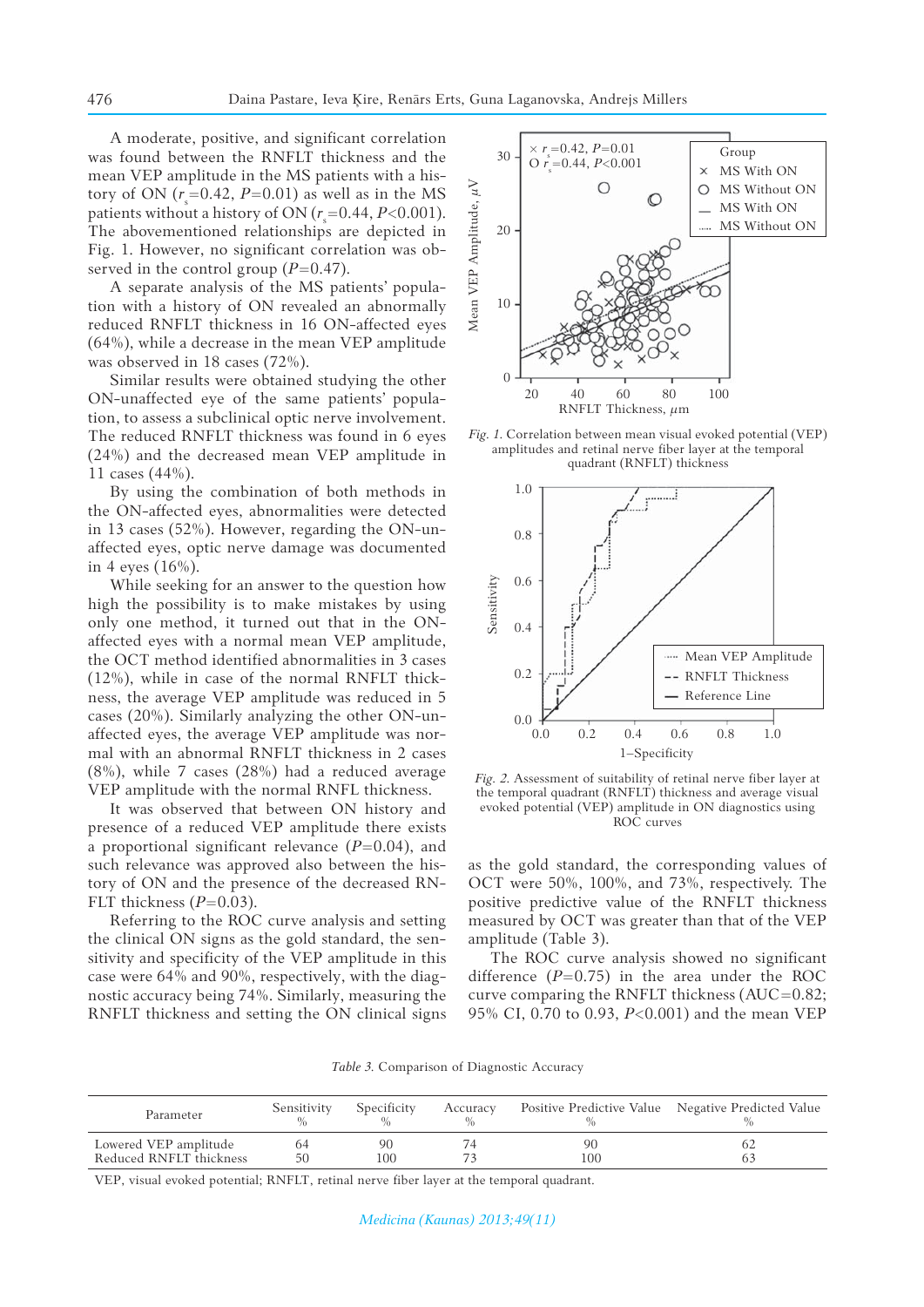amplitude (AUC=0.80; 95% CI, 0.68 to 0.92,  $P<0.001$ ) in determining ON (Fig. 2).

## **Discussion**

Similar to previous studies (11–13, 18, 19), our study confirms that subclinical axonal optic nerve damage in ON-unaffected eyes can be diagnosed by using the measurements of both the VEP amplitude and the RNFLT thickness. These results support the need to apply these tests to MS patients even without a history of ON in order to get the picture of axonal optic nerve lesions. In addition, both of these methods are useful in equivocal clinical situations, when the symptoms of ON are weakly expressed or the patient is not able to assess them adequately due to cognitive impairment.

Relying on the data obtained, our study showed an equally strong correlation between the mean VEP amplitude and the RNFLT thickness both in the eyes with or without a history of ON. In addition, our results indicated a correlation between the reduced VEP amplitude and decreased RNFLT thickness in the patients with a history of ON. This concurs with the data in literature and supports the use of these 2 methods to detect ON. Both the measurements of the RNFLT thickness by OCT and the VEP amplitude in the AUC analysis are equally qualitative parameters for the diagnostics of optic nerve damage due to ON. However, using the OCT method, optic nerve damage was diagnosed in fewer cases as compared with the VEP method both in the eyes affected and unaffected by ON.

In our study, OCT to confirm clinical ON had sensitivity by 14% lower as compared with VEP, and it was lower than that reported in the literature (18). Nevertheless, OCT had a higher positive predictive value, which can be explained by well-designed cutoff values in the device normative database. One of the explanations for the low sensitivity of OCT

#### **References**

- 1. Trapp BD, Peterson J, Ransohoff RM, Rudick R, Mork S, Bo L. Axonal transection in the lesions of multiple sclerosis. N Engl J Med 1998;338:278-85.
- 2. Pirko I, Lucchinetti CF, Sriram S, Bakshi R. Gray matter involvement in multiple sclerosis. Neurology 2007;68:634- 42.
- 3. Fisniku LK, Chard DT, Jackson JS, Anderson VM, Altmann DR, Miszkiel KA, et al. Gray matter atrophy is related to long-term disability in multiple sclerosis. Ann Neurol 2008;64:247-54.
- 4. Siffrin V, Vogt J, Radbruch H, Nitsch R, Zipp F. Multiple sclerosis – candidate mechanisms underlying CNS atrophy. Trends Neurosci 2010;33:202-10.
- 5. Fernandez O. Integrating the tools for an individualized prognosis in multiple sclerosis. J Neurol Sci 2013;331:10-3.
- 6. Balcer LJ. Clinical practice. Optic neuritis. N Engl J Med 2006;354:1273-80.
- 7. Frohman EM, Frohman TC, Zee DS, McColl R, Galetta S. The neuro-ophthalmology of multiple sclerosis. Lancet

could be the fact that only the anterior visual pathway can be assessed by this test, meanwhile the VEP can provide an insight into the integrity of both the anterior and posterior visual pathways. Moreover, it should be taken into account that after an ON episode, axonal damage could be secondary to demyelination, but the reduction in the RNFLT thickness proceeds retrograde and is therefore not always complete. To improve the sensitivity of OCT, some authors (20–22) have recently offered the measurements of the neuronal ganglion cell layer and the inner plexiform layer, which should indicate axonal damage more accurately than the measurements of the RNFLT, as these structures contain no additional glial tissues and blood vessels (23). Mistakenly thicker RNFLT could also be caused by possible glial tissue replacement for axonal tissue loss, which is included in the total RNFLT thickness. However, it should be noted that the measurements of the ganglion cell neuronal layer and the inner plexiform layer are possible only through manual segmentation, which is a relatively time-consuming process and therefore may be hardly ever applied in clinical practice.

### **Conclusions**

The obtained results suggest that despite a significant correlation between the RNFLT thickness and the VEP amplitude, the diagnosis of both clinical and subclinical optic nerve damages is made more convincingly by using VEP. From this conclusion it follows that if circumstances require using a single method for the approval of an ON history, VEP is more preferred. However, the combination of the VEP and OCT methods would facilitate the confirmation of ON preexistence.

## **Statement of Conflict of Interest**

The authors state no conflict of interest.

Neurol 2005;4:111-21.

- 8. Sakai RE, Feller DJ, Galetta KM, Galetta SL, Balcer LJ. Vision in multiple sclerosis: the story, structure-function correlations, and models for neuroprotection. J Neuroophthalmol 2011;31:362-73.
- 9. Jindahra P, Hedges TR, Mendoza-Santiesteban CE, Plant GT. Optical coherence tomography of the retina: applications in neurology. Curr Opin Neurol 2010;23:16-23.
- 10. Parisi V, Manni G, Spadaro M, Colacino G, Restuccia R, Marchi S, et al. Correlation between morphological and functional retinal impairment in multiple sclerosis patients. Invest Ophthalmol Vis Sci 1999;40:2520-7.
- 11. Trip SA, Schlottmann PG, Jones SJ, Altmann DR, Garway- Heath DF, Thompson AJ, et al. Retinal nerve fiber layer axonal loss and visual dysfunction in optic neuritis. Ann Neurol 2005;58:383-91.
- 12. Fisher JB, Jacobs DA, Markowitz CE, Galetta SL, Volpe NJ, Nano-Schiavi ML, et al. Relation of visual function to retinal nerve fiber layer thickness in multiple sclerosis. Ophthalmology 2006;113:324-32.